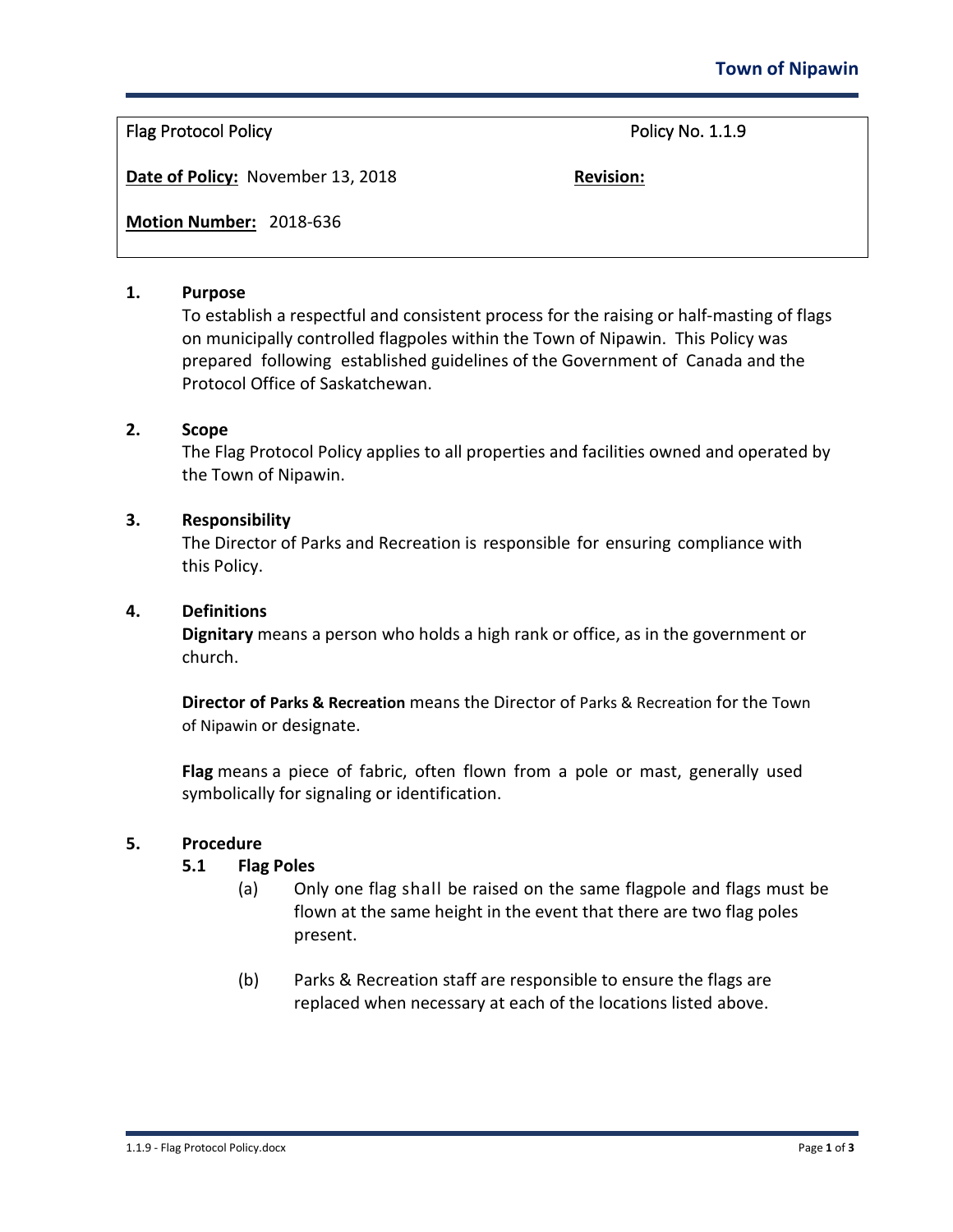(c) When considering the installation of new flag poles, the Director of Parks & Recreation must be involved to ensure protocol standards are followed.

# **5.2 Hours**

(a) Flags at Town owned facilities are flown year-round, Sunday through Saturday.

# **5.3 Remembrance Day Flag**

(a) A Remembrance Day Flag shall be flown on the flag pole outside of the Town Office from the date designated by the Royal Canadian Legion to sunset on November  $11<sup>th</sup>$  to honour those members of the Canadian Forces who have died in the service of our country.

## **5.4 Flags at Half-Mast**

- (a) The act of half-masting a flag is a visual statement that expresses official mourning or commemoration upon death.
- (b) The Town of Nipawin lowers the flags listed in section 5(i)(b) of this policy to half-mast following this Policy or based upon recommendations from the Saskatchewan Protocol Office. The Director of Parks & Recreation shall inform staff when the flags are to be lowered to half-mast and for what length of time.
- (c) The flags are half-masted from notification of death, up to and including the day of the funeral.
- (d) When half-masting a flag, the flag is brought to the top of the mast and immediately lowered to half-mast to the same point on the flag pole.
- (e) In special circumstances, the Director of Parks & Recreation shall consult the Saskatchewan Protocol Office to determine the appropriate action.
- (f) Flags shall be lowered to half-mast for the following occasions:
	- 1. On the death of a Sovereign or member of the Royal Family related in the first degree to the Sovereign, the Governor General, the Prime Minister, a former Governor General, a former Prime Minister, or a federal Cabinet Minister, for days of national mourning.
	- 2. On the death of the Lieutenant-Governor, the Premier, or a provincial Cabinet Minister for days of provincial mourning.